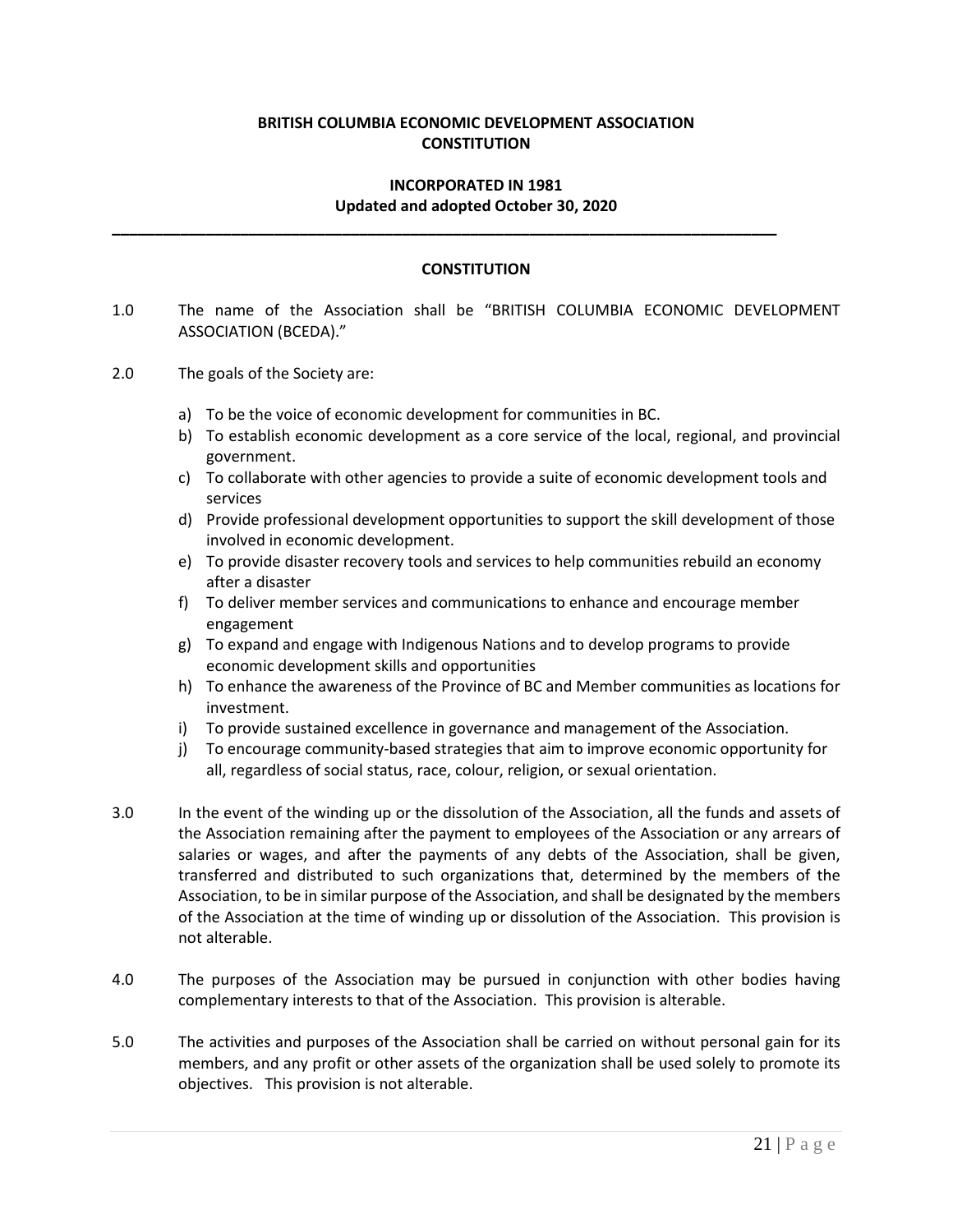6.0 No Director or Officer shall be remunerated for being or acting as a Director or Officer, but a Director or Officer may be reimbursed for all expenses necessarily and reasonably incurred while engaged in the affairs of the BCEDA. This provision is not alterable.

## 7.0 Code of Ethics

The following code of ethics was established by the BCEDA to ensure a high ethical standard for those involved in economic development. All members, including those on the board of directors are expected to follow these. Those that breach the following code of ethics are subject to the outcomes of a violations review as defined in the code of ethics violations policy.

- 7.1 Professional economic developers shall carry out their responsibilities in a manner which brings respect to the profession, the economic developer and the economic developer's constituencies.
- 7.2 Professional economic developers shall practice with integrity, honesty and adherence to the trust placed in them both in fact and in appearance.
- 7.3 Professional economic developers will hold themselves free of any interest, influence, or relationship in respect to any professional activity when dealing with clients which could impair professional judgement or objectivity or which in the reasonable view of the observer, has that effect.
- 7.4 Professional economic developers shall be mindful that they are representatives of the community and need to represent the overall community interest.
- 7.5 Professional economic developers shall keep the community, elected officials, boards and other stakeholders informed about the progress and efforts of the area's economic development program.
- 7.6 Professional economic developers shall maintain in confidence the affairs of any client, colleague or organization and shall not disclose confidential information obtained in the course of professional activities.
- 7.7 Professional economic developers shall openly share information with the governing body according to protocols established by that body. Such protocols shall be disclosed to clients and the public.
- 7.8 Professional economic developers shall cooperate with peers to the betterment of economic development technique, ability, and practice, and strive to perfect themselves in their professional abilities through training and educational opportunities.
- 7.9 Professional economic developers shall assure that all economic development activities are conducted with equality of opportunity for all segments of the community without regard to race, religion, sex, sexual orientation, ethnic or national origin, political affiliation, disability, age, marital status, or socioeconomic status.
- 7.10 Professional economic developers shall abide by the principles established in this code and comply with the rules of professional conduct as promulgated by BCEDA.
- 7.11 Professional economic developers and anyone else participating in BCEDA events and programs shall abide by the BCEDA Bullying, Harassment and Sexual Harassment Policy as described in Appendix A.
- 8.0 Governance Model: The Board of Directors of the BCEDA act as a "Governing" Board. A governing board is a group of people who are legally accountable for providing the leadership and oversight of an incorporated organization. The President and Chief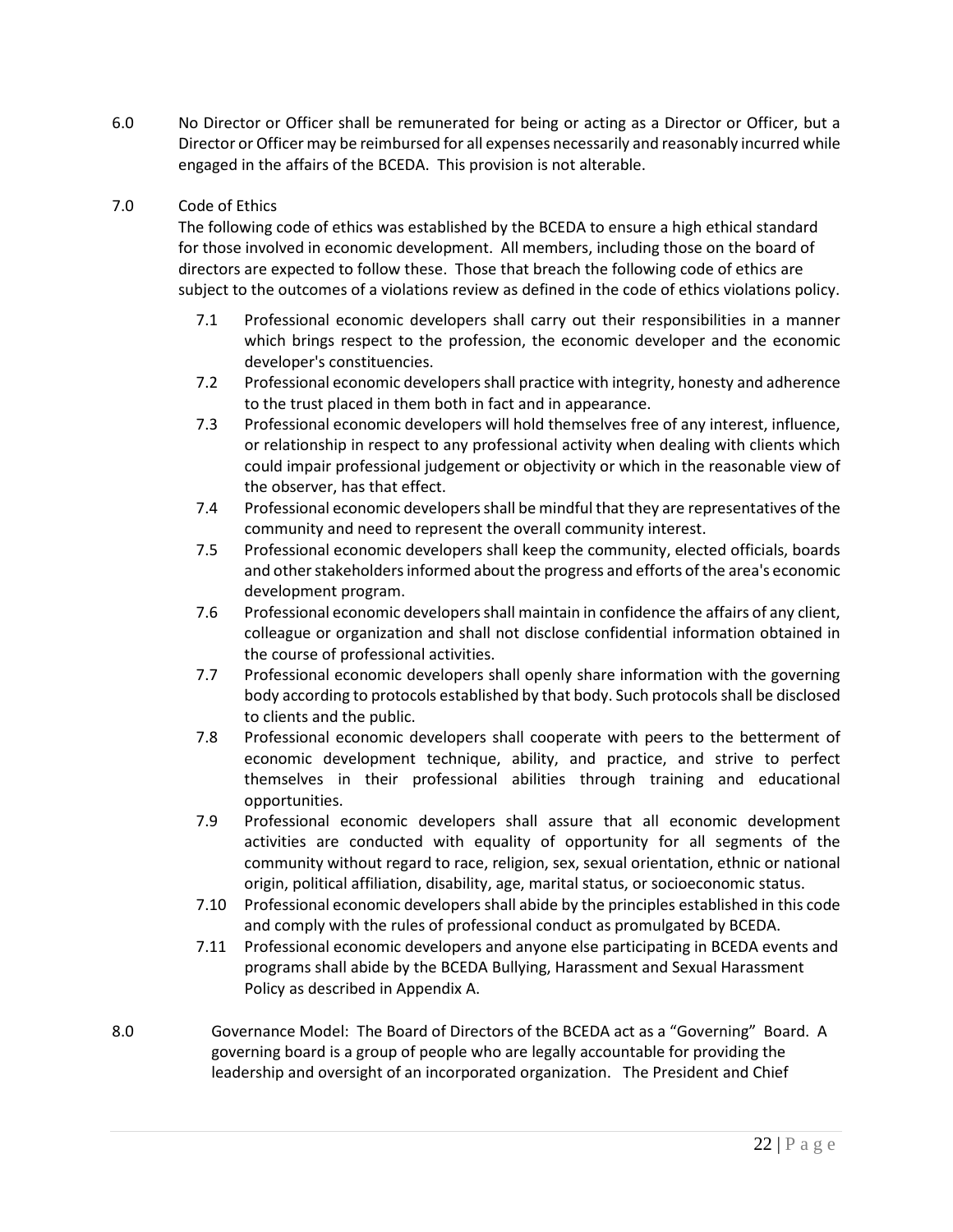Executive Officer (CEO) has broad freedom to determine the means that will be used to achieve organizational aims and is responsible for the implementation of the strategy.

## **BRITISH COLUMBIA ECONOMIC DEVELOPMENT ASSOCIATION BY-LAWS**

#### **INCORPORATED IN 1981**

#### **BYLAWS**

## **1. OBJECTS**

## 1.1 MISSION STATEMENT

The British Columbia Economic Development Association (BCEDA) is the lead association of economic development practitioners, dedicated to providing services in support of its members, their professional development needs, activities, profile and economic development goals.

# **2. INTERPRETATION**

- 2.1 In these by-laws, unless otherwise specified:
	- a. "BCEDA" shall mean the British Columbia Economic Development Association.
	- b. The "Directors" shall mean the Board of Directors of the Society, as duly elected by the membership at the Annual General Meeting.
	- c. Where the singular person is used, it shall include the plural.
	- d. Where the masculine gender is used, it shall include the feminine.

## **3. MEMBERSHIP**

3.1 Membership in the BCEDA shall be open to all persons who through their business business, employment, volunteer or other activities are involved in the process of economic development. The includes Organizations, Non-Government Agencies, Associations, Local, Regional and Indigenous Governments, employees of Provincial and Federal Governments, Consultants, Private Corporations, Individuals, Retired, Student and Honourary Life members.

There shall be a variety of classes of full membership as approved by the BCEDA Board in order to reflect the needs of the ever-changing environment of the Economic Development Industry.

- 3.2 If deemed required, all membership applications are subject to acceptance by the Executive of the BCEDA before being considered valid.
- 3.3 Members of the BCEDA agree to comply with, and be subject to, the provisions of these by-laws.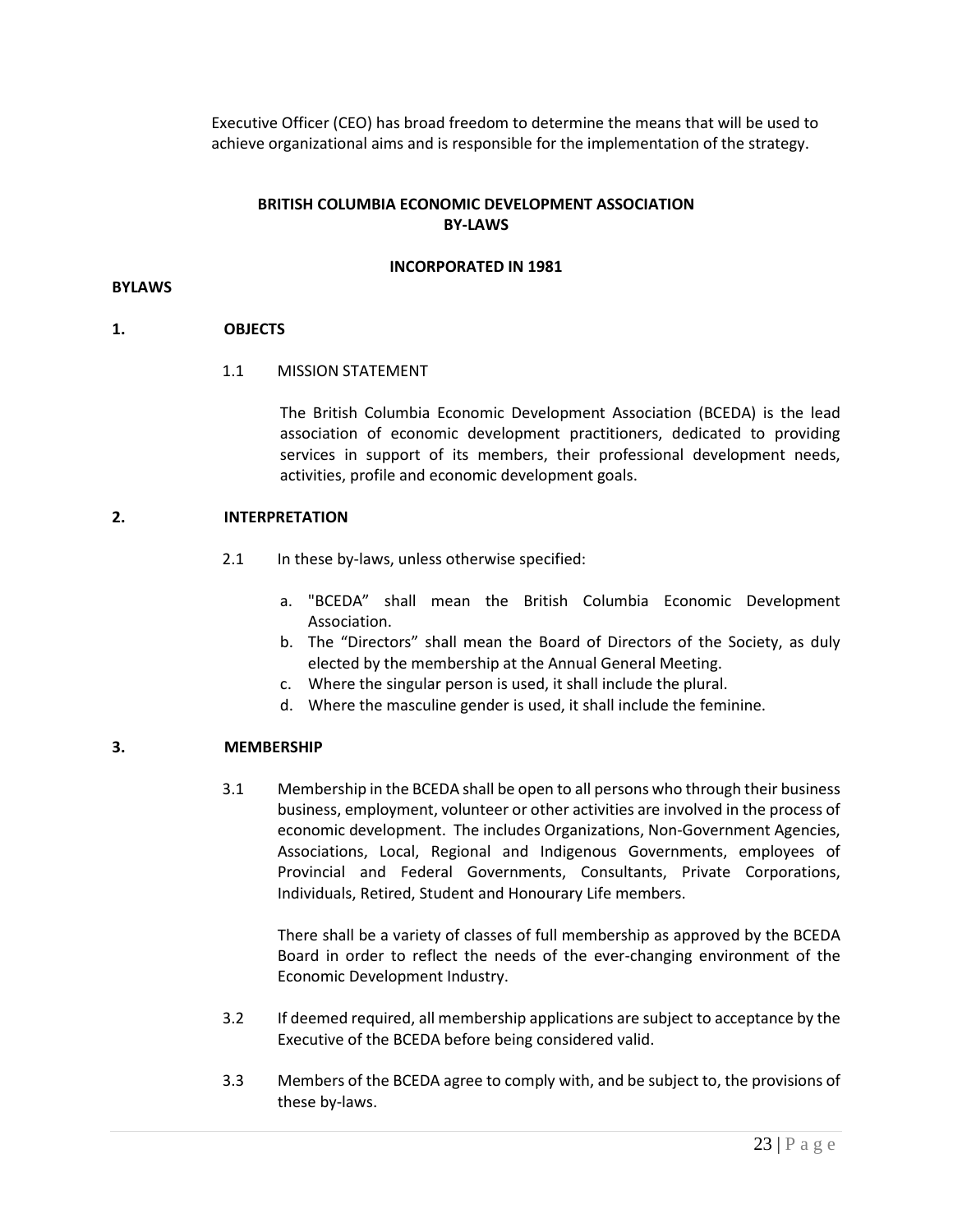- 3.4 Membership in BCEDA shall continue from the time the application is accepted until a member has resigned in accordance with these by-laws, or has been removed from membership by action of the Board as provided herein.
- 3.5 In the event of any member being thirty (30) days in arrears of annual dues, they shall be given ten (10) days final notice. Failure to pay within the 10 days will results in the member being removed from the membership roll unless arrangements to pay such dues are made that are satisfactory to the Board of Directors.
- 3.6 A member so removed from membership shall be retained upon payment of the membership dues.
- 3.7 Any member with an active membership of a minimum of 60 days shall be considered a member in good standing and be eligible for nomination and voting purposes.
- 3.8 The Directors may, by a two-thirds (2/3) majority vote, remove from the roll of members, any member who in the opinion of the Board, commits any action through which these by-laws are contravened, a violation of the BCEDA Code of Ethics, or through which discredit may fall on the BCEDA. A member so removed, may appeal the order of the Directors to the membership at any Annual General Meeting. A simple majority vote of the members present at such meeting shall be finally determinative.
- 3.9 The Board of Directors may appoint honorary life memberships. Honorary life members are those individuals who are active members honoured for special services rendered to the BCEDA. Such membership shall include all the privileges of active membership without the payment of dues. Honourary Life Membership may also be proposed by ten (10) active members by making a written submission for consideration by the Board of Directors by November 1st of any calendar year. The recommendation for HLM must include a resume of accomplishments and the reasons why the designation should be granted.

# **4. DUES**

- 4.1 The annual dues payable by members of the BCEDA shall be determined annually by the Directors.
- 4.2 The initial payment of dues shall accompany the application for membership.
- 4.3 Dues are payable on a calendar year basis (January to December). The rates may be prorated after March 31, and July 1 of each year but only for new members and not members who did not renew the current or previous year. Any refund of dues must be requested in writing and approved by the Directors, and will be in the amount of the discounted partial-year rate as determined from time to time.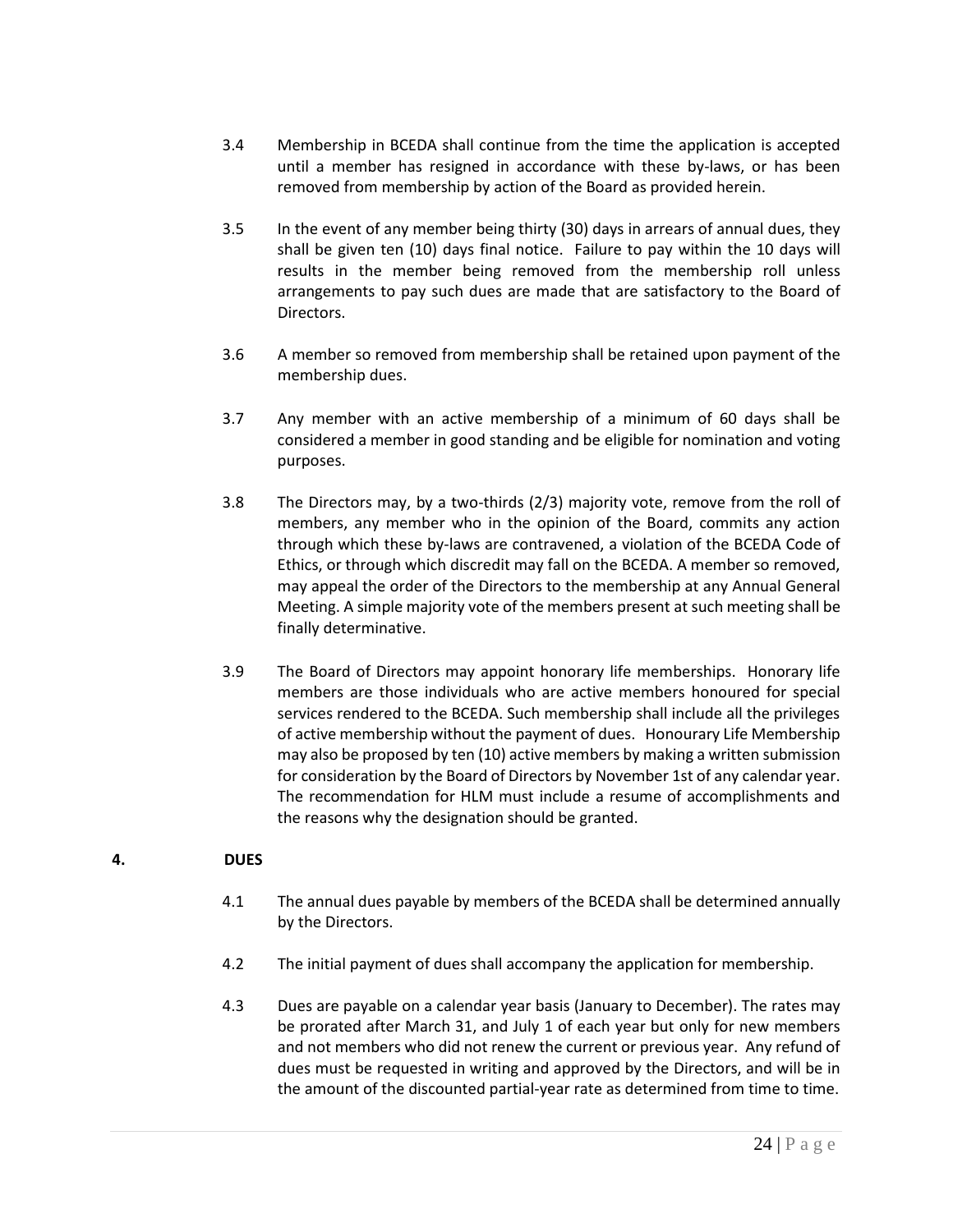# **5. MEETINGS**

- 5.1 The BCEDA shall convene in a General Meeting at least once in each calendar year and may be held in-person or by electronic means. This meeting is to be known as the Annual General Meeting.
- 5.2 The date, the place/format and the hour of the Annual General Meeting shall be fixed at least three weeks in advance by the Board of Directors, and notice shall be delivered to the membership in writing.
- 5.3 Special General Meetings may be called at the discretion of the Board of Directors, or when at least ten (10) members have sponsored a petition directed to the Chair requesting that such a Special General Meeting be called. Notice of date, time, place/format and agenda for such a meeting shall be provided to the members at least fourteen (14) days before the date for which the meeting is called.
- 5.4 The entry of such minutes shall be signed by the Chairperson who presides at the meeting at which time they are adopted and the Secretary.
- 5.5 All questions of Parliamentary procedure shall be settled according to Robert's Rules of Order, whenever they are not consistent with the Constitution and Bylaws of the BCEDA.

## **6.0 FISCAL YEAR**

- 6.1 The fiscal year of the BCEDA shall run from January 1 to December 31 of each year.
- 6.2 The annual financial statements of the BCEDA shall be presented to the membership at the Annual General Meeting.

# **7.0 QUORUM**

- 7.1 A quorum is 20 members present, or such greater number as the members may determine at a General Meeting.
- 7.2 If at any time during a General Meeting there ceases to be a quorum present, business then in progress shall be suspended until there is a quorum present, or until the meeting is adjourned or terminated.

# **8.0 REPRESENTATION & VOTING**

8.1 Every member in good standing 30 days prior shall be entitled to one vote at the Annual General Meeting.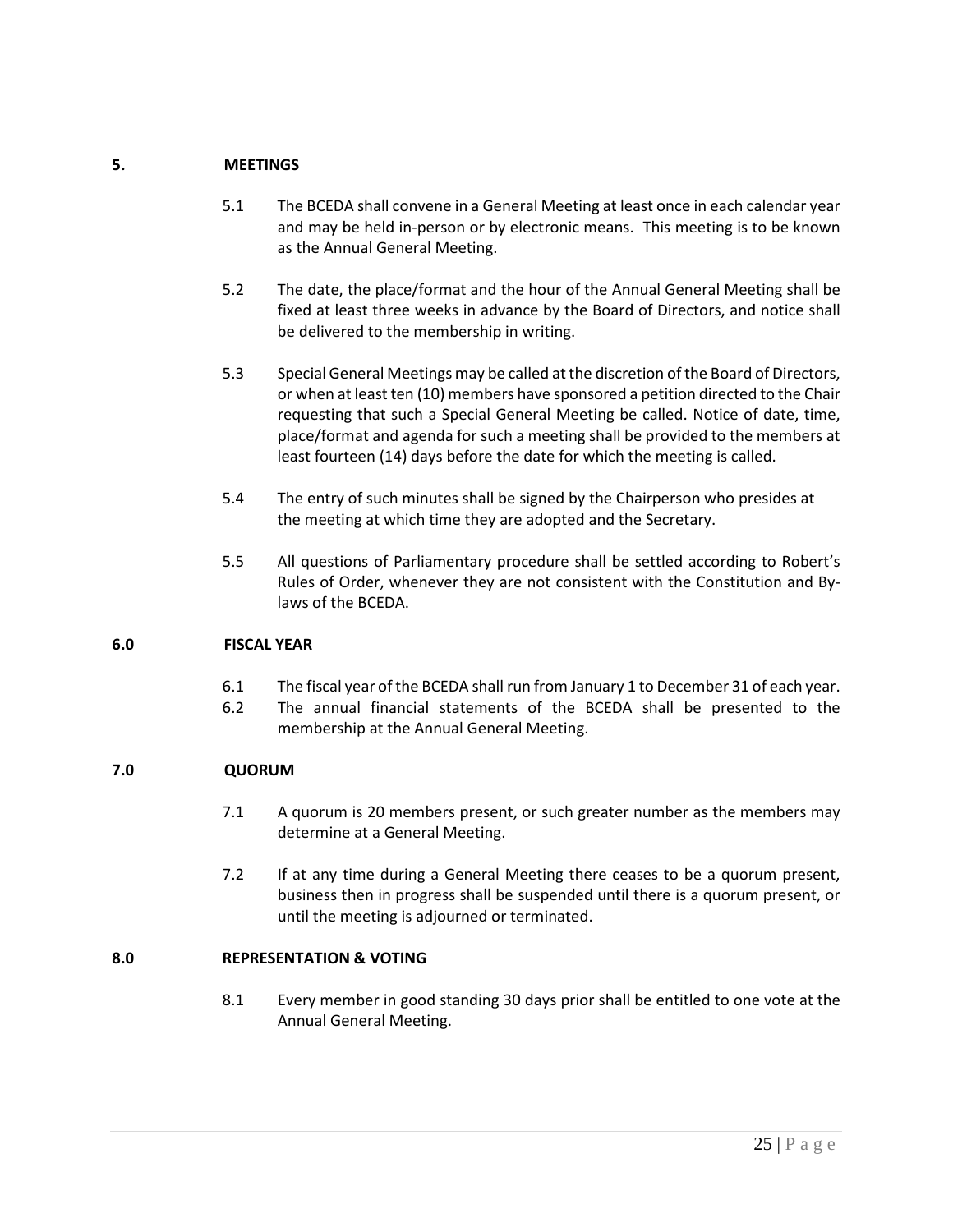- 8.2 Voting shall be taken by the usual showing of up-raised hands or by ballot or any other electronic voting method as designated by the Chairperson, except as otherwise specified in these By-Laws.
- 8.3 Unless otherwise provided for in these by-laws, no motion or amendment shall be carried at any Annual or Special General Meeting unless it has received a majority of the votes cast.
- 8.4 Every organization/corporate member shall be entitled to designate one representative as its voting delegate unless otherwise designated in the membership categories. Under no circumstances shall an organization have more than two (2) votes at any meeting.
- 8.5 Proxy voting is not allowed.

# **9. REFERENDUM**

9.1 The Board of Directors may submit a question to the voting members for a mail, email or video or tele-conference referendum vote, the ballot for such vote to be accompanied by briefs stating both sides of the question. When so stated in the request, the wishes of the majority of the members voting in attendance or participating in the vote, shall be final, and the Board will thereupon take action in accordance with the By-Laws.

## **10. OFFICERS & DIRECTORS**

- 10.1 The Board of Directors shall consist of ten (10) persons, plus the past chair for a total of eleven.
- 10.2 Directors shall be elected, half each year, at succeeding Annual Meetings, for overlapping terms of two (2) years.
- 10.3 Two (2) Directors shall be the persons who held the office of Chair and Vice Chair in the preceding year. The Vice Chair shall be Chair Elect without the need of reelections should their term expire during the year as Vice Chair. The past chair will not be subject to re-election should their term expire during the year as chair.
- 10.4 No one director can serve more than ten (10) years on the board of directors.
- 10.5 The Board of Directors shall consist of eleven (11) persons, four (4), five (5) or six (6) of whom shall take office at succeeding Annual Meetings, provided that two (2) Directors shall be the persons who held the office of Chair and Vice Chair in the preceding year. The Treasurer shall also be exempt from election if their term expires during their tenure as Treasurer. The remaining Directors shall be elected, half each year, at succeeding Annual Meetings, for overlapping terms of two (2) years. Directors may be elected for succeeding terms. The Board of Directors shall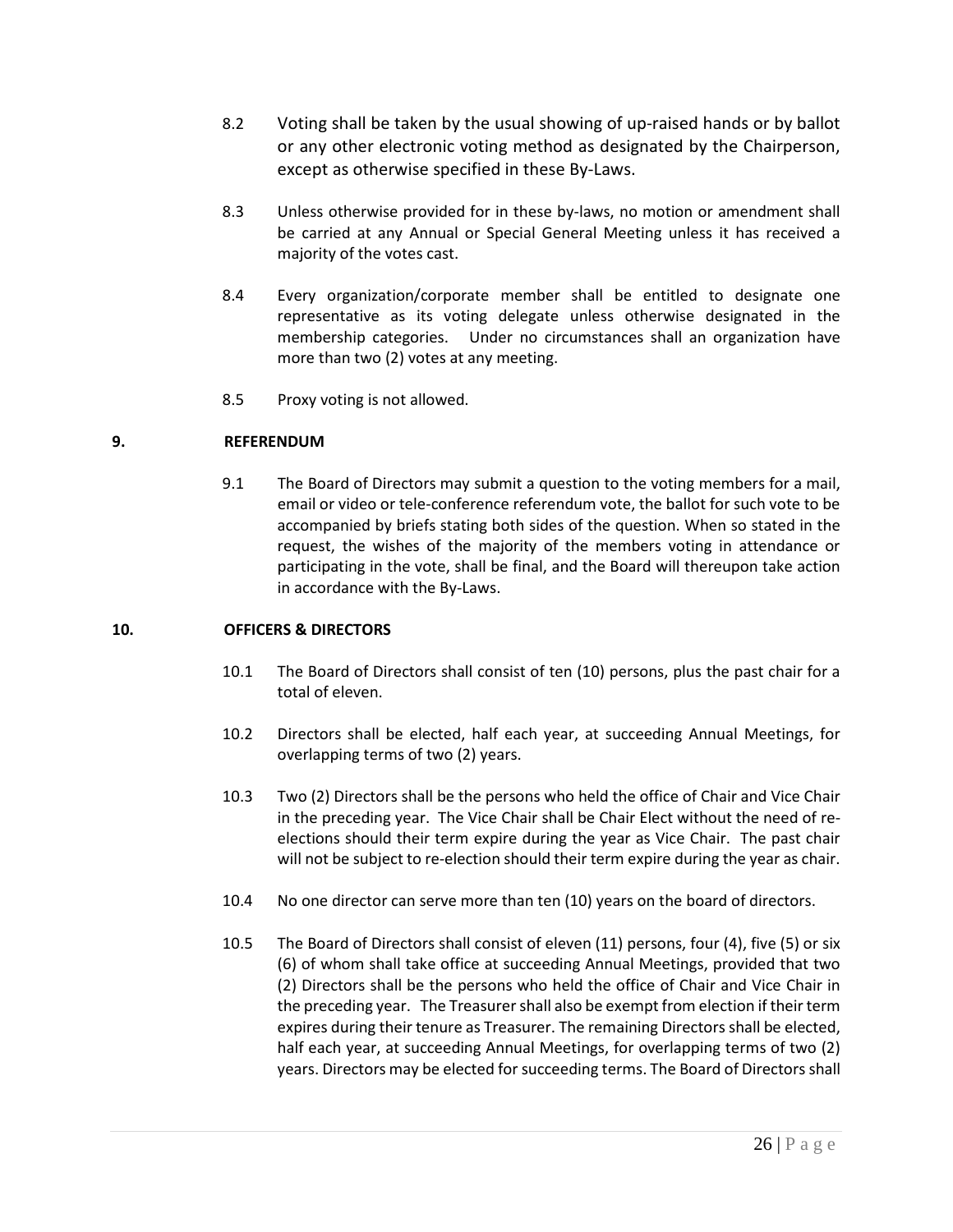have supervision of the general activities of the BCEDA, including full fiscal responsibility of the finances.

- 10.6 The terms of the Officers and Directors shall commence immediately following the annual Summit and AGM, and continue until their successors have been duly elected, installed or appointed.
- 10.7 Vacancies on the Board of Directors shall be filled at the sole discretion of the Directors for the unexpired portion of the term.
- 10.8 The Board of Directors may at its sole discretion annually appoint ex-officio members (non-voting) to the board. Generally, ex-officio members should only be pursued from organizations where an MOU is in place between that organization and BCEDA.

# **11. ELECTIONS**

- 11.1 NOMINATIONS
	- a. Each year the immediate Past Chair shall convene a Nominating Committee consisting of: him/herself as Chair, the outgoing Chair, and the Vice Chair, for the purpose of seeking nominations to fill vacancies on the Board of Directors for the subsequent year. The Chair will have the authority to add members of the Nominating Committee from the roster of current active members of BCEDA where one or more of the persons on the mandated committee is/are not available.
	- b. Any active member of BCEDA in good standing (minimum 180 days prior to submitting nomination) may be nominated as a candidate for the Board of Directors provided that an initial BCEDA nomination form with the signatures of four (4) nominators, being active members of BCEDA in good standing and the signature of the nominee is received by the Nominating Committee at least 30 days prior to the AGM. Only nominations for the geographic region that has a vacancy, or a term is expiring will be sought or accepted.
	- c. All nominees will be required to state the region as described in 11.1 (c) that they are running for and how they plan on representing the given region ensuring that members voices are heard.
	- d. The Nominating Committee, based upon the expirations of terms will ensure that the Board of Directors at a minimum consists of the following geographic regions with one or more (as stated) members:
		- i. Cariboo Region.
		- ii. Kootenay Region.
		- iii. Mainland / Southwest. (2)
		- iv. North Coast and Nechako.
		- v. Northeast.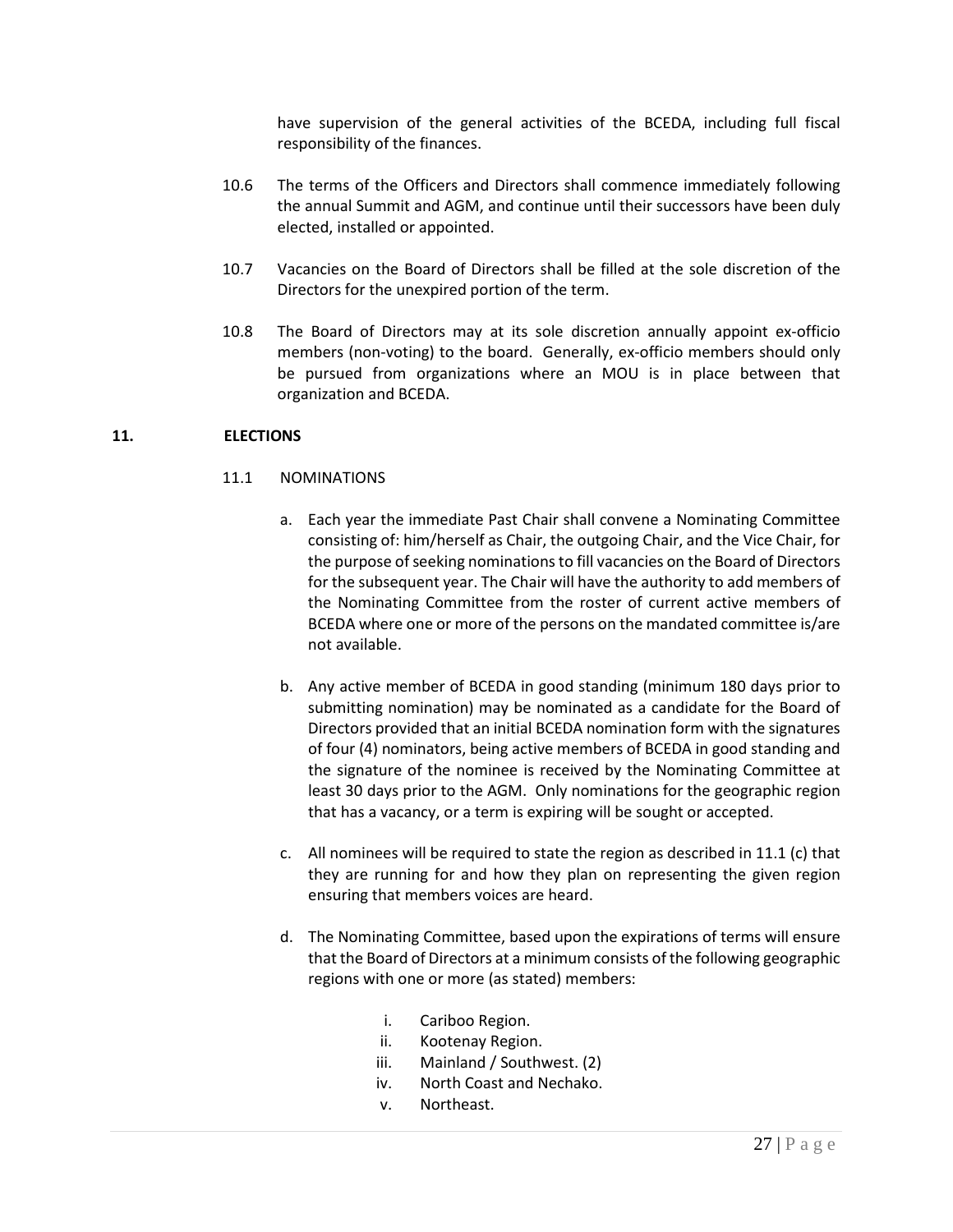- vi. Thompson-Okanagan. (2)
- vii. Vancouver Island / Coast. (2)
- viii. One member at large

This requirement can be waived by the board of directors if the nomination committee is unable to find a candidate from a specific region. If a candidate is unable to be found for a specific region, an additional representative from a neighboring region candidate shall be pursued.

- e. The Nominating Committee will present the names of all nominees to the President and CAO for presentation to the board of directors for approval.
- f. Separate elections shall be held for each vacant position on the Board of Directors based on the region in 11.1(c) in which a director vacancy exists or term expiring.
- g. An election may be by acclamation; otherwise it shall be by secret ballot.
- h. The Chair of the Nominating Committee shall present a Final Nomination Report to the membership and outline the voting procedure for the election of officers to the upcoming fiscal year.
- i. Staff of the provincial and federal government shall be ineligible to run for a Board position on BCEDA but may be encouraged to participate as ex-officio members.

## 11.2 ELECTION PROCEDURES

- a. The CEO of the BCEDA shall have prepared a ballot listing all candidates in alphabetical order along with a condensed 150-word biography of each candidate. The ballot shall indicate the number of directors to be elected.
- b. Each active member of the BCEDA shall receive by mail or electronic mail postmarked no later than 90 days prior to the AGM, a ballot or link to the online voting system on which to record his/her choices for the Board of Directors.
- c. Procedures shall be enacted to ensure confidentiality of the ballot and verification of the elector as an Active member in good standing.
- d. Ballots shall be returned through the online voting system to the BCEDA no later than December 31.
- e. The final results of the election shall be provided back to the Chair of the Nominating Committee, and the Chair in turn shall forward a Results Report to the CEO of the BCEDA for distribution/announcement to the membership, by official press release at the AGM.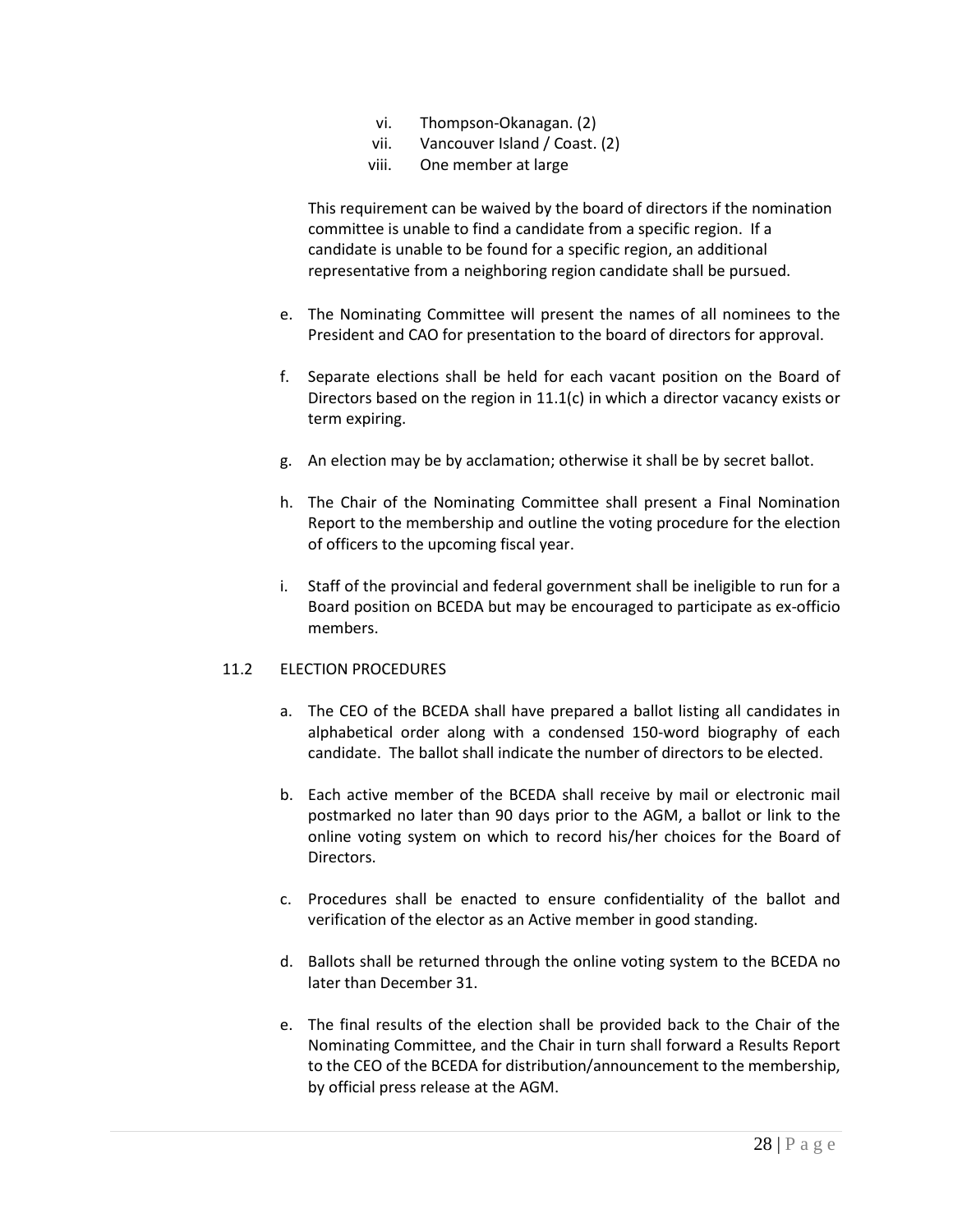- f. Elected Officers, Directors and incumbents to the Board will commence the term of position immediately following the Annual Summit and AGM, for a term as outlined during the election process.
- g. Electronic ballots and records shall be destroyed immediately following assumption of office by the new Board of Directors.

# **12. EXECUTIVE COMMITTEE**

- 12.1 The officers of the BCEDA shall be a Chair, a Vice Chair (Chair Elect), a Secretary, and a Treasurer and the immediate Past Chair
- 12.2 Officers shall be elected by the Board of Directors from among their numbers for a period of one year, at a meeting chaired by the immediate Past-Chair or their designate, following the business session of the Annual Meeting. No officer should be elected to the executive until having served a minimum of two years on the Board of Directors. No officer shall be eligible for re-election to the same office for a full consecutive term.
- 12.3 Any office which may be vacated during the year, shall be filled by the Board of Directors subject to clause 11.1(c)
- 12.4 Any five (5) or more members of the Board of Directors lawfully met, shall be a quorum and a majority of such a quorum may do all things within the power of the Board of Directors.
- 12.5 The Directors shall have the general power of administration without borrowing power.
- 12.6 The Board of Directors or, at its request, the Chair, may appoint Task Force or Committee Chairs or designate members of the BCEDA to examine, consider, and report upon any matter or take such action as the membership may direct.
- 12.7 The meetings of the Board of Directors or committee may be attended by members of the BCEDA.
- 12.8 The Chair shall preside at all meetings of the BCEDA. The Chair shall regulate the order of business at such meetings, receive and put lawful motions and communicate to the meeting concerns of interest to the BCEDA. The Chair shall vote only in the case of a tie. Upon an appeal being made from a decision of the present officer, the vote of the majority shall decide. The Chair and Secretary shall sign all papers and documents requiring signature on behalf of the BCEDA unless someone else is designated by the Board of Directors. The Chair shall present a general report of the activities of the year at the Annual Meeting.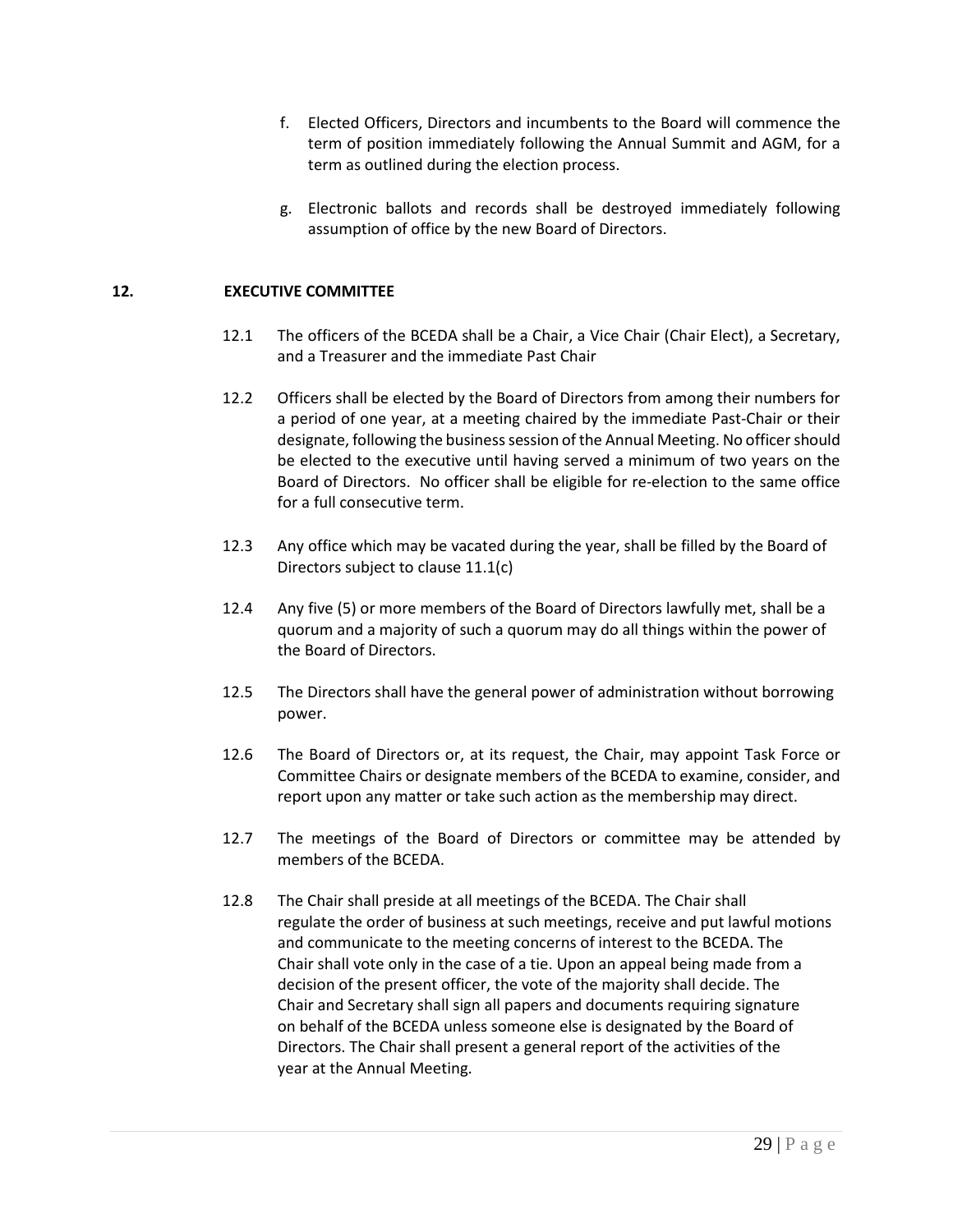- 12.9 The Vice Chair (Chair Elect) or in their absence, the Treasurer, shall act in the absence of the Chair and in the absence of these officers, the meeting shall appoint a Chairperson to act temporarily.
- 12.10 The Treasurer shall meet regularly either in person or virtually to review the current financial status of the BCEDA. They shall make recommendations to the board of directors in consultation with the President and CAO on budget, budgetary changes, investments and special projects.
- 12.11 The Secretary, shall take minutes when no staff are present, review and sign minutes following adoption by the board and other duties as assigned and agreed upon.
- 12.12 All Directors shall serve as chair or a member of committees or task force, as required by the undertakings of the BCEDA.
- 12.13 The Directors may meet together at such places or format as they think fit for the dispatch of business, adjourn and otherwise regulate their meetings and proceedings as they see fit.
- 12.14 The Directors may from time to time, fix the quorum necessary for the transaction of business, and unless so fixed, the quorum shall be the majority of the Directors then in office.

## **13. ADMINISTRATION**

- 13.1 The administration of the BCEDA shall be in the charge of any such senior manager or secretary as the Board may appoint. He shall keep or have kept, the minutes of the proceedings of the BCEDA and have the care and custody of its books and records, and attend to the publication of reports. This will be done in accordance with the current Board of Directors, under the direct supervision of the current Chair.
- 13.2 The senior manager will be remunerated for such services in accordance with the terms of an Employment Contract.

## **14. EXPENDITURE AUTHORITY & BORROWING POWER**

- 14.1 In order to carry out the purposes of the Society, the Directors may, on behalf of and in the name of the Society, raise or secure the payment or repayment of money in such manner as they decide, and in particular, but without limiting the generality of the foregoing, by the issue of debentures.
- 14.2 No debenture shall be issued without the sanction of a special resolution.